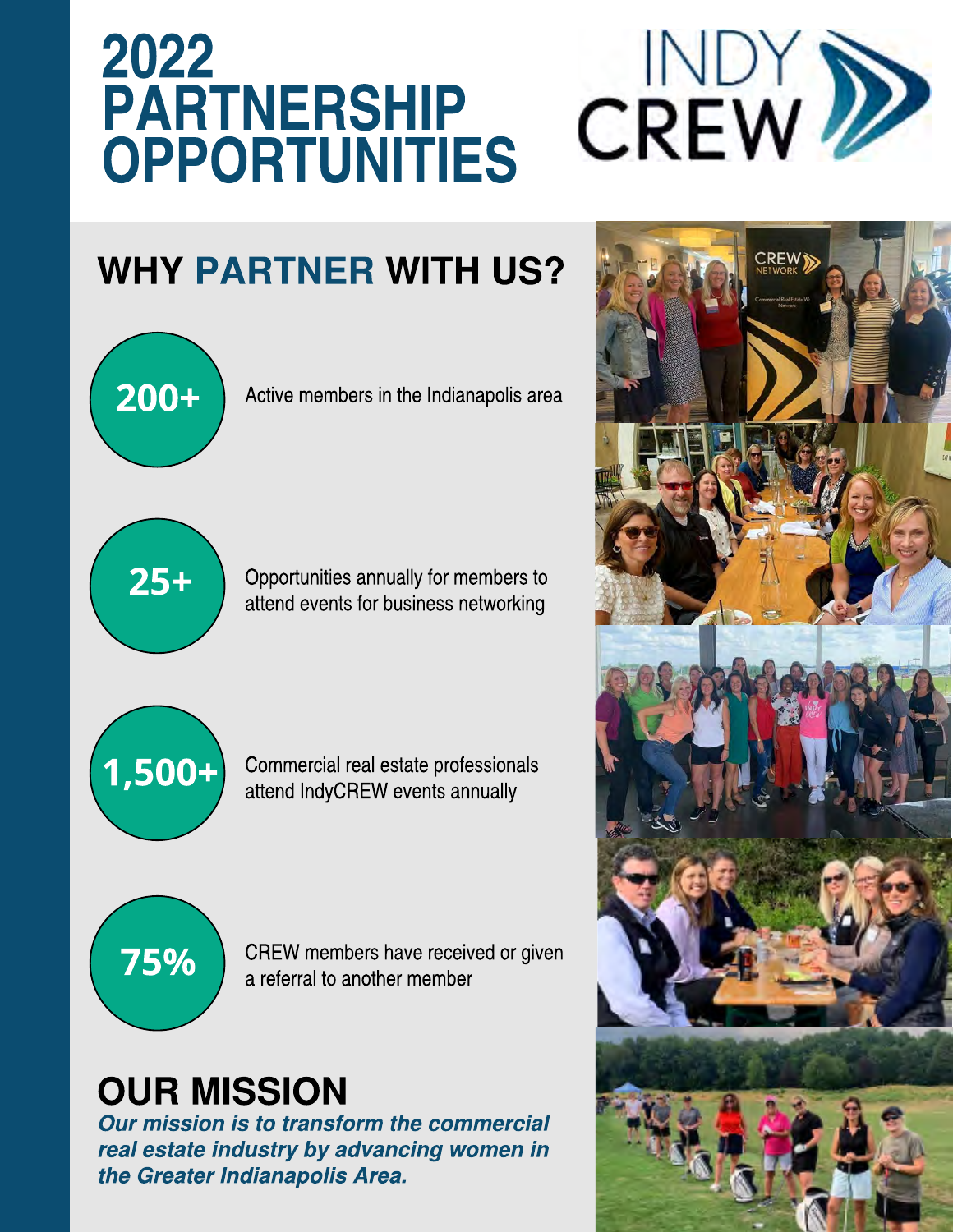

# **2022 ANNUAL PARTNER OPPORTUNITIES**

| <b>BENEFITS</b>                                                                                                  | <b>DIAMOND (2)</b><br>\$5,500 | <b>PLATINUM (4)</b><br>\$4,500 | <b>GOLD (8)</b><br>\$3,500 | <b>SILVER (10)</b><br>\$2,500 | <b>BRONZE (12)</b><br>\$1,500 |
|------------------------------------------------------------------------------------------------------------------|-------------------------------|--------------------------------|----------------------------|-------------------------------|-------------------------------|
| Free membership for one year for qualified member(s)                                                             | 2 <sup>1</sup>                | $\mathbf{1}$                   |                            |                               |                               |
| Podium time at two (2) luncheons (3-5 minutes)                                                                   | $\mathsf{X}$                  |                                |                            |                               |                               |
| Podium time at (1) networking event (3-5 minutes)                                                                |                               | $\mathsf{X}$                   |                            |                               |                               |
| Complimentary twosome or foursome at annual golf outing                                                          | Foursome                      | Twosome                        |                            |                               |                               |
| Hole Sponsorship at annual golf outing                                                                           | X                             | $\mathsf{X}$                   |                            |                               |                               |
| IndyCREW Bucks - NEW THIS YEAR!                                                                                  | \$550                         | \$450                          | \$350                      |                               |                               |
| Company featured on IndyCREW social media platforms                                                              |                               |                                | 1                          |                               |                               |
| Opportunity to provide company materials on seats at luncheons                                                   | 4                             | 3                              | $2^{\circ}$                |                               |                               |
| Article featuring your company or trend article in quarterly newsletters                                         | $\Delta$                      | $\overline{3}$                 | $\overline{2}$             |                               |                               |
| Ad in IndyCREW quarterly newsletters                                                                             | 4 - Full page                 | 2- Half page                   | 2 - Quarter page           | 2 - Business card             | 1 - Business card             |
| Ad in Membership Directory                                                                                       | Full page - premium           | Full page                      | Half page                  | <b>Business card</b>          | <b>Business card</b>          |
| Company logo listed on all monthly and quarterly newsletters                                                     | X                             | $\mathsf{X}$                   | $\mathsf{X}$               | X                             | X                             |
| Company logo displayed on IndyCREW website with hotlink                                                          | X                             | $\mathsf{X}$                   | X                          | X (no hotlink)                | X (no hotlink)                |
| Company recognition at all events                                                                                | X                             | X                              | X                          | X                             | X                             |
| Sponsor ribbon on nametags at monthly luncheons                                                                  | X                             | $\chi$                         | X                          | X                             | X                             |
| Invitation to VIP Sponsor Appreciation Event                                                                     | X                             | $\mathsf{X}$                   | $\mathsf{X}$               | X                             | X                             |
| Logo displayed on t-shirts distributed to all renewing members (sponsor must commit by 1/1/22 to<br>be included) | $\mathsf{X}$                  | $\mathsf{X}$                   | $\mathsf{X}$               | X (name, no logo)             | X (name, no logo)             |

Sponsorship benefits are based on the calendar year and IndyCREW Bucks and benefits expire at the end of the year. Depending on the financial position of the chapter at year end, the Board of Directors may elect to make an additional donation to CREW Foundation or other charitable organization that supports our mission.

### WHAT ARE INDYCREW BUCKS AND HOW CAN I USE THEM?

IndyCREW Bucks are used to acquire registrations for local IndyCREW events held in 2022 for your members and non-member guests. IndyCREW bucks may be used towards networking events, luncheons, the Golf Outing and the Women in Leadership Conference.

## HOW WILL I REGISTER FOR EVENTS USING INDYCREW BUCKS?

Email Joelle at indycrew@indycrew.org to request registration utilizing IndyCREW Bucks.

## WHAT HAPPENS TO UNUSED INDYCREW BUCKS AND BENEFITS?